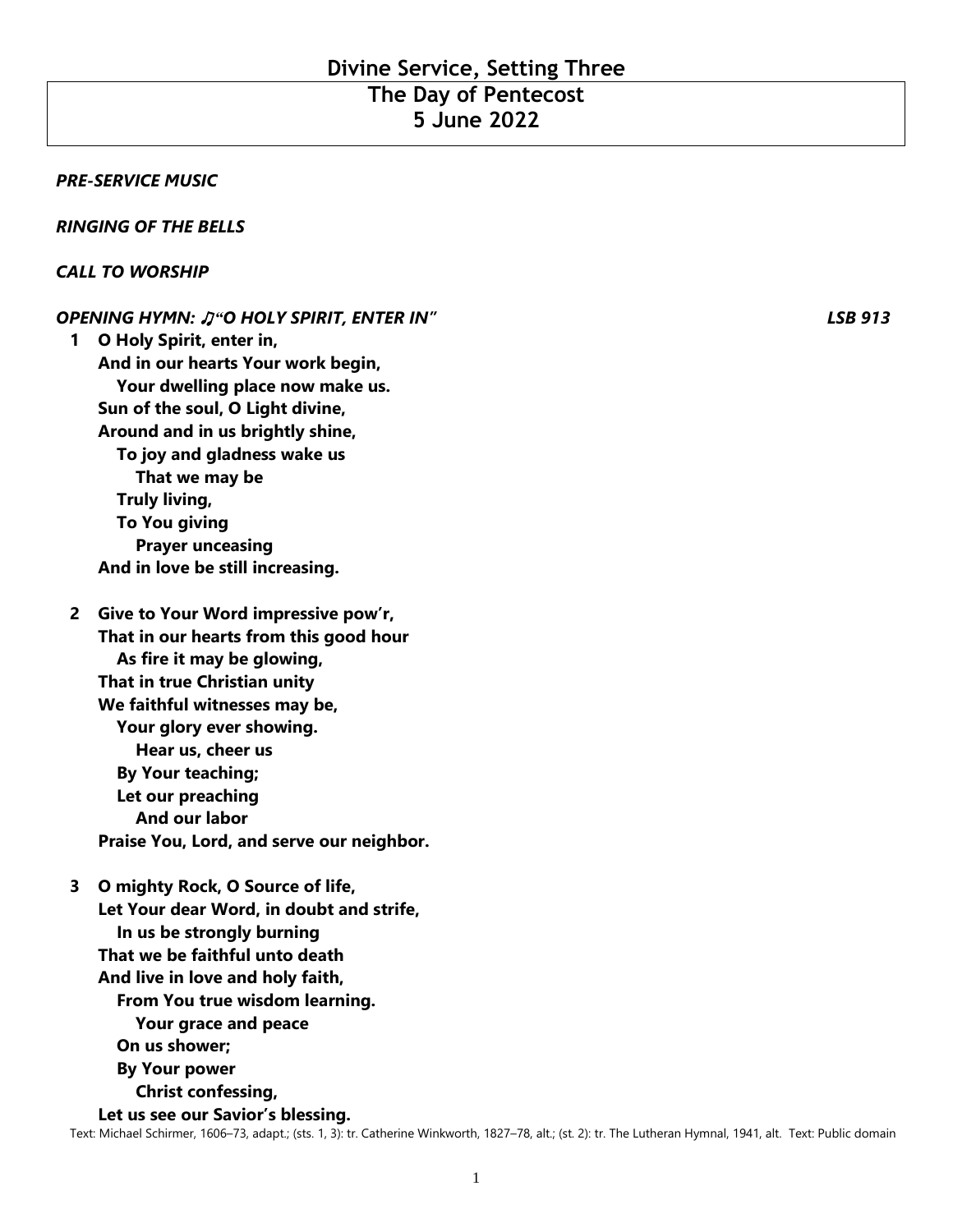# *Stand*

- **P** In the name of the Father and of the  $\pm$  Son and of the Holy Spirit.
- C **Amen.**
- $\mathbf{P}$  Beloved in the Lord! Let us draw near with a true heart and confess our sins unto God our Father, beseeching Him in the name of our Lord Jesus Christ to grant us forgiveness.
- $\mathbf{P}$  Our help is in the name of the Lord,
- C **who made heaven and earth.**
- $\mathbf{P}$  I said, I will confess my transgressions unto the Lord,
- C **and You forgave the iniquity of my sin.**

*Silence for reflection on God's Word and for self-examination.*

- **P** O almighty God, merciful Father,
- C **I, a poor, miserable sinner, confess unto You all my sins and iniquities with which I have ever offended You and justly deserved Your temporal and eternal punishment. But I am heartily sorry for them and sincerely repent of them, and I pray You of Your boundless mercy and for the sake of the holy, innocent, bitter sufferings and death of Your beloved Son, Jesus Christ, to be gracious and merciful to me, a poor, sinful being.**
- $\mathbf{P}$  Upon this your confession, I, by virtue of my office, as a called and ordained servant of the Word, announce the grace of God unto all of you, and in the stead and by the command of my Lord Jesus Christ I forgive you all your sins in the name of the Father and of the  $\pm$  Son and of the Holy Spirit.
- C **Amen.**

## *INTROIT PSALM 104:24, 27–28, 30*

Come, Holy Spirit, fill the hearts of the faithful, and kindle in them the fire of your love. Alleluia. O LORD, how manifold are your works! In wisdom have you made them all; the earth is full of your creatures. These all look to you, to give them their food in due season. When you give it to them, they gather it up; when you open your hand, they are filled with good things. When you send forth your Spirit, they are created, and you renew the face of the ground.

### *GLORIA PATRI*

C♫**Glory be to the Father and to the Son and to the Holy Ghost; as it was in the beginning, is now, and ever shall be, world without end. Amen.**

### *KYRIE*

C♫**Lord, have mercy upon us. Christ, have mercy upon us. Lord, have mercy upon us.**

### *GLORIA IN EXCELSIS*

C♫**Glory be to God on high and on earth peace, goodwill toward men. We praise Thee, we bless Thee, we worship Thee, we glorify Thee, we give thanks to Thee, for Thy great glory. O Lord God, heav'nly King, God the Father Almighty. O Lord, the only-begotten Son, Jesus Christ; O Lord God, Lamb of God, Son of the Father, that takest away the sin of the world, have mercy upon us. Thou that takest away the sin of the world, receive our prayer. Thou that sittest at the right hand of God the Father, have mercy upon us. For Thou only art holy; Thou only art the Lord. Thou only, O Christ, with the Holy Ghost, art most high in the glory of God the Father. Amen.**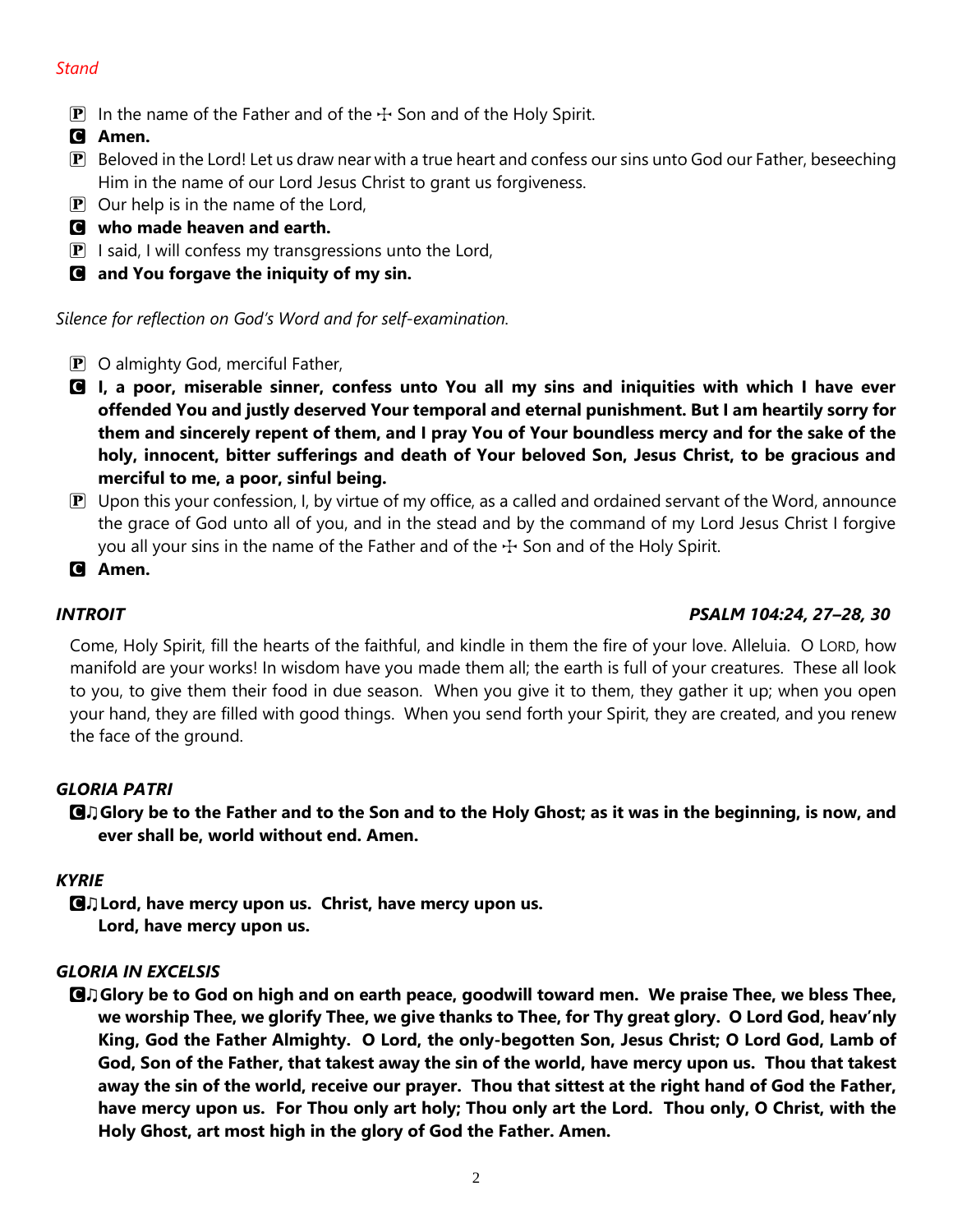# *SALUTATION AND COLLECT OF THE DAY*

 $\overline{P}$  The Lord be with you.

## C♫**And with thy spirit.**

 $\mathbf{P}$  Let us pray.

O God, on this day You once taught the hearts of Your faithful people by sending them the light of Your Holy Spirit. Grant us in our day by the same Spirit to have a right understanding in all things and evermore to rejoice in His holy consolation; through Jesus Christ, Your Son, our Lord, who lives and reigns with You and the Holy Spirit, one God, now and forever.

## C♫**Amen.**

## *Sit*

# *OLD TESTAMENT READING GENESIS 11:1–9*

 Now the whole earth had one language and the same words. And as people migrated from the east, they found a plain in the land of Shinar and settled there. And they said to one another, "Come, let us make bricks, and burn them thoroughly." And they had brick for stone, and bitumen for mortar. Then they said, "Come, let us build ourselves a city and a tower with its top in the heavens, and let us make a name for ourselves, lest we be dispersed over the face of the whole earth." And the LORD came down to see the city and the tower, which the children of man had built. And the LORD said, "Behold, they are one people, and they have all one language, and this is only the beginning of what they will do. And nothing that they propose to do will now be impossible for them. Come, let us go down and there confuse their language, so that they may not understand one another's speech." So the LORD dispersed them from there over the face of all the earth, and they left off building the city. Therefore its name was called Babel, because there the LORD confused the language of all the earth. And from there the LORD dispersed them over the face of all the earth.

 $\boxed{\mathbf{P}}$  This is the Word of the Lord.

C **Thanks be to God.**

## *GRADUAL*

I will pour out my Spirit on all flesh, and your sons and your daughters shall prophesy. With the heart one believes and is justified, and with the mouth one confesses and is saved.

### *SECOND READING ACTS 2:1–21*

 When the day of Pentecost arrived, they were all together in one place. And suddenly there came from heaven a sound like a mighty rushing wind, and it filled the entire house where they were sitting. And divided tongues as of fire appeared to them and rested on each one of them. And they were all filled with the Holy Spirit and began to speak in other tongues as the Spirit gave them utterance.

 Now there were dwelling in Jerusalem Jews, devout men from every nation under heaven. And at this sound the multitude came together, and they were bewildered, because each one was hearing them speak in his own language. And they were amazed and astonished, saying, "Are not all these who are speaking Galileans? And how is it that we hear, each of us in his own native language? Parthians and Medes and Elamites and residents of Mesopotamia, Judea and Cappadocia, Pontus and Asia, Phrygia and Pamphylia, Egypt and the parts of Libya belonging to Cyrene, and visitors from Rome, both Jews and proselytes, Cretans and Arabians—we hear them telling in our own tongues the mighty works of God." And all were amazed and perplexed, saying to one another, "What does this mean?" But others mocking said, "They are filled with new wine."

 But Peter, standing with the eleven, lifted up his voice and addressed them, "Men of Judea and all who dwell in Jerusalem, let this be known to you, and give ear to my words. For these men are not drunk, as you suppose, since it is only the third hour of the day. But this is what was uttered through the prophet Joel: "'And in the last days it shall be, God declares, that I will pour out my Spirit on all flesh, and your sons and your daughters shall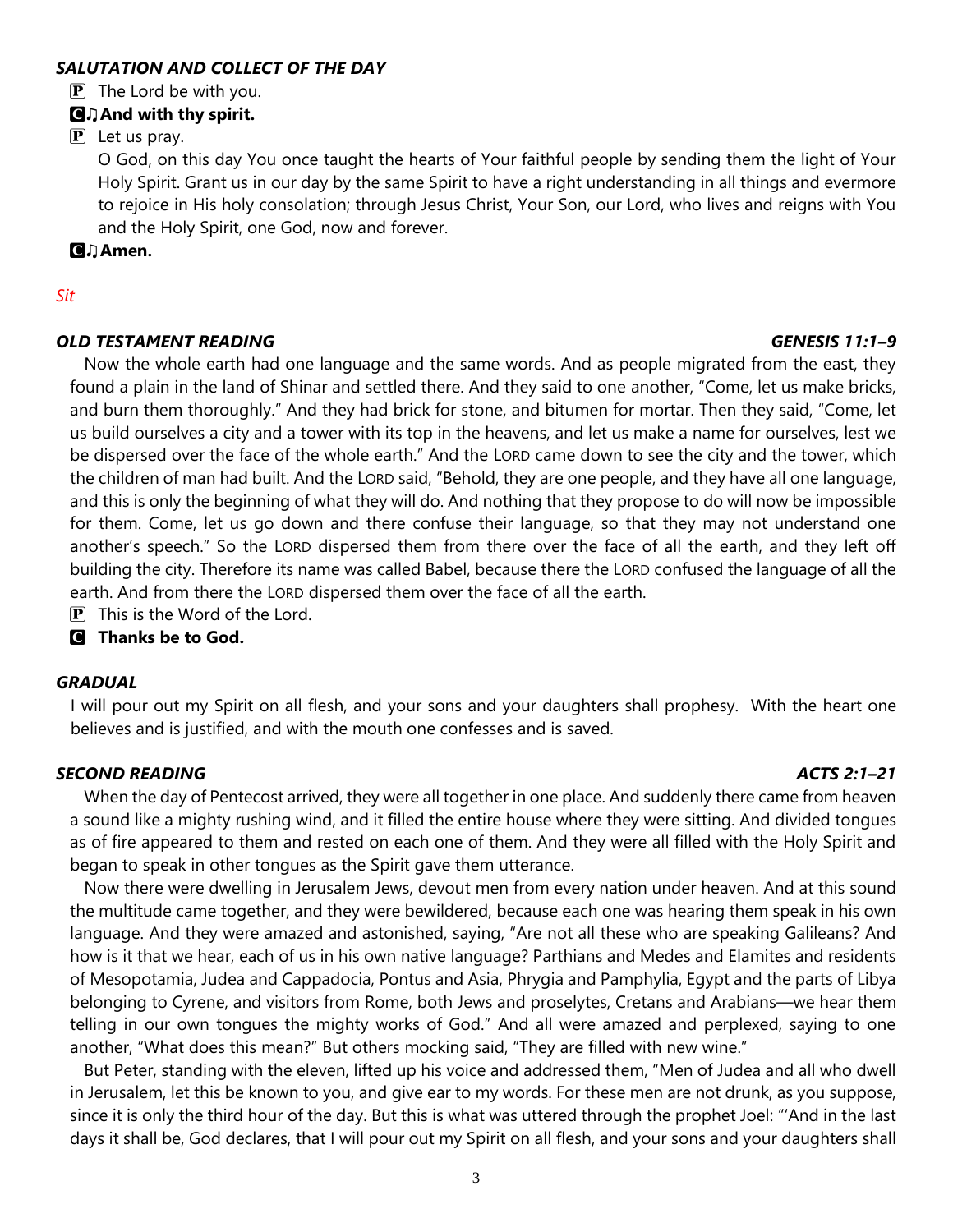prophesy, and your young men shall see visions, and your old men shall dream dreams; even on my male servants and female servants in those days I will pour out my Spirit, and they shall prophesy. And I will show wonders in the heavens above and signs on the earth below, blood, and fire, and vapor of smoke; the sun shall be turned to darkness and the moon to blood, before the day of the Lord comes, the great and magnificent day. And it shall come to pass that everyone who calls upon the name of the Lord shall be saved.'"

 $\overline{P}$  This is the Word of the Lord.

C **Thanks be to God.**

## *Stand*

#### *ALLELUIA* C♫**Alleluia. Alleluia. Alleluia.**

## *HOLY GOSPEL JOHN 14:23–31*

 $\mathbf{P}$  The Holy Gospel according to St. John, the fourteenth chapter.

# C♫**Glory be to Thee, O Lord.**

 Jesus answered him, "If anyone loves me, he will keep my word, and my Father will love him, and we will come to him and make our home with him. Whoever does not love me does not keep my words. And the word that you hear is not mine but the Father's who sent me.

 "These things I have spoken to you while I am still with you. But the Helper, the Holy Spirit, whom the Father will send in my name, he will teach you all things and bring to your remembrance all that I have said to you. Peace I leave with you; my peace I give to you. Not as the world gives do I give to you. Let not your hearts be troubled, neither let them be afraid. You heard me say to you, 'I am going away, and I will come to you.' If you loved me, you would have rejoiced, because I am going to the Father, for the Father is greater than I. And now I have told you before it takes place, so that when it does take place you may believe. I will no longer talk much with you, for the ruler of this world is coming. He has no claim on me, but I do as the Father has commanded me, so that the world may know that I love the Father. Rise, let us go from here."

 $\mathbf{P}$  This is the Gospel of the Lord.

# C♫**Praise be to Thee, O Christ.**

# *NICENE CREED*

C **I believe in one God, the Father Almighty, maker of heaven and earth and of all things visible and invisible.** 

**And in one Lord Jesus Christ, the only-begotten Son of God, begotten of His Father before all worlds, God of God, Light of Light, very God of very God, begotten, not made, being of one substance with the Father, by whom all things were made; who for us men and for our salvation came down from heaven and was incarnate by the Holy Spirit of the virgin Mary and was made man; and was crucified also for us under Pontius Pilate. He suffered and was buried. And the third day He rose again according to the Scriptures and ascended into heaven and sits at the right hand of the Father. And He will come again with glory to judge both the living and the dead, whose kingdom will have no end.** 

**And I believe in the Holy Spirit, the Lord and giver of life, who proceeds from the Father and the Son, who with the Father and the Son together is worshiped and glorified, who spoke by the prophets.**

**And I believe in one holy Christian and apostolic Church, I acknowledge one Baptism for the remission of sins, and I look for the resurrection of the dead and the life** T **of the world to come. Amen.**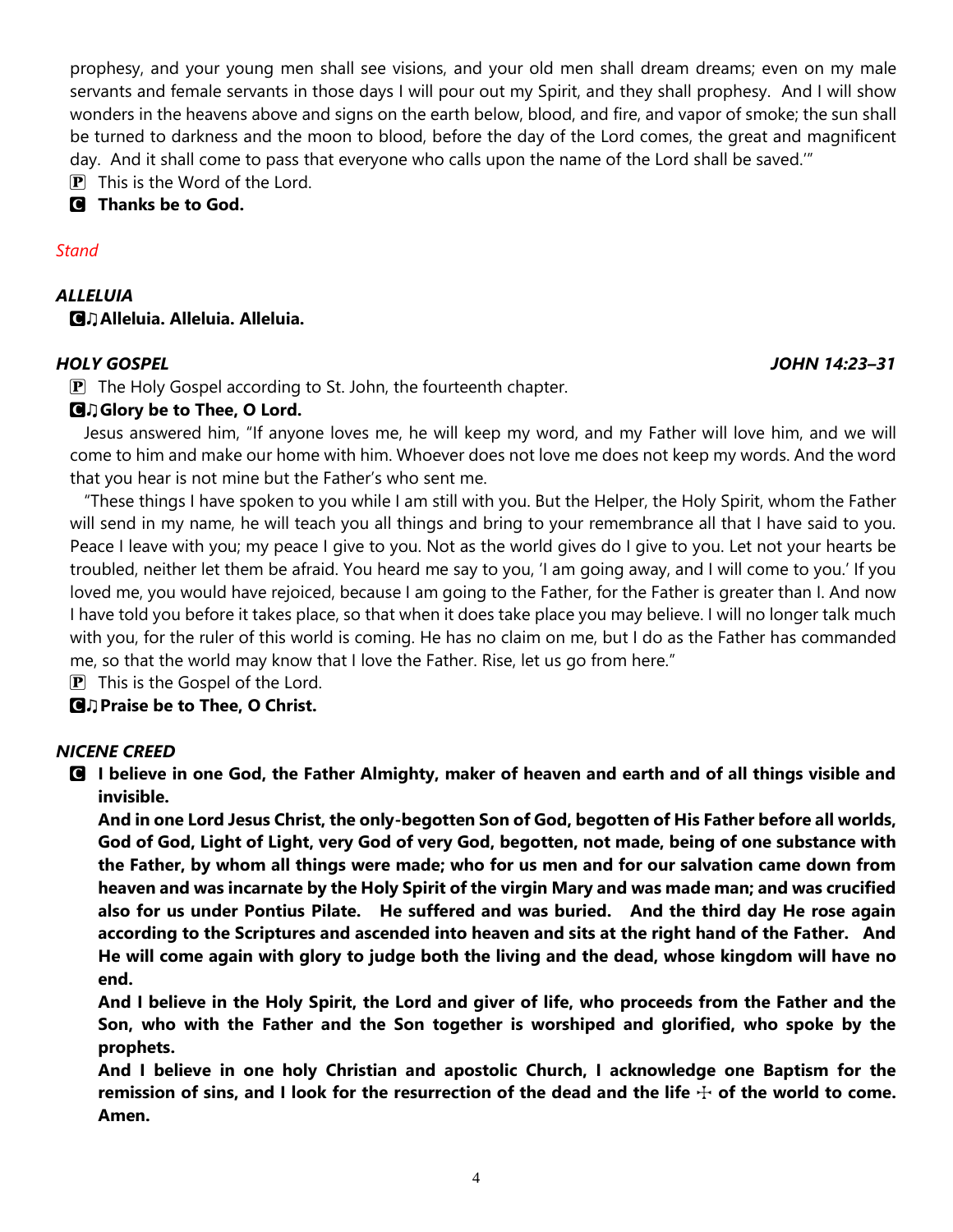### *CATECHETICAL VERSE*

#### **The Sacrament of the Altar**

*What is the Sacrament of the Altar?*

C **It is the true body and blood of our Lord Jesus Christ under the bread and wine, instituted by Christ Himself for us Christians to eat and to drink.**

### *Where is this written?*

C **The holy Evangelists Matthew, Mark, Luke, and St. Paul write: Our Lord Jesus Christ, on the night when He was betrayed, took bread, and when He had given thanks, He broke it and gave it to the disciples and said: "Take, eat; this is My body, which is given for you. This do in remembrance of Me." In the same way also He took the cup after supper, and when He had given thanks, He gave it to them, saying: "Drink of it, all of you; this cup is the new testament in My blood, which is shed for you for the forgiveness of sins. This do, as often as you drink it, in remembrance of Me."**

# *Sit*

# *SERMON HYMN:* ♫*"COME, HOLY GHOST, GOD AND LORD" LSB 497*

**1 Come, Holy Ghost, God and Lord, With all Your graces now outpoured On each believer's mind and heart; Your fervent love to them impart. Lord, by the brightness of Your light In holy faith Your Church unite; From ev'ry land and ev'ry tongue This to Your praise, O Lord, our God, be sung: Alleluia, alleluia!**

- **2 Come, holy Light, guide divine, Now cause the Word of life to shine. Teach us to know our God aright And call Him Father with delight. From ev'ry error keep us free; Let none but Christ our master be That we in living faith abide, In Him, our Lord, with all our might confide. Alleluia, alleluia!**
- **3 Come, holy Fire, comfort true, Grant us the will Your work to do And in Your service to abide; Let trials turn us not aside. Lord, by Your pow'r prepare each heart, And to our weakness strength impart That bravely here we may contend, Through life and death to You, our Lord, ascend. Alleluia, alleluia!**

Text: tr. The Lutheran Hymnal, 1941, alt.; (st. 1): German, 15th cent.; (sts. 2–3): Martin Luther, 1483–1546 Text: © 1941 Concordia Publishing House. Used by permission: LSB Hymn License no. 110005097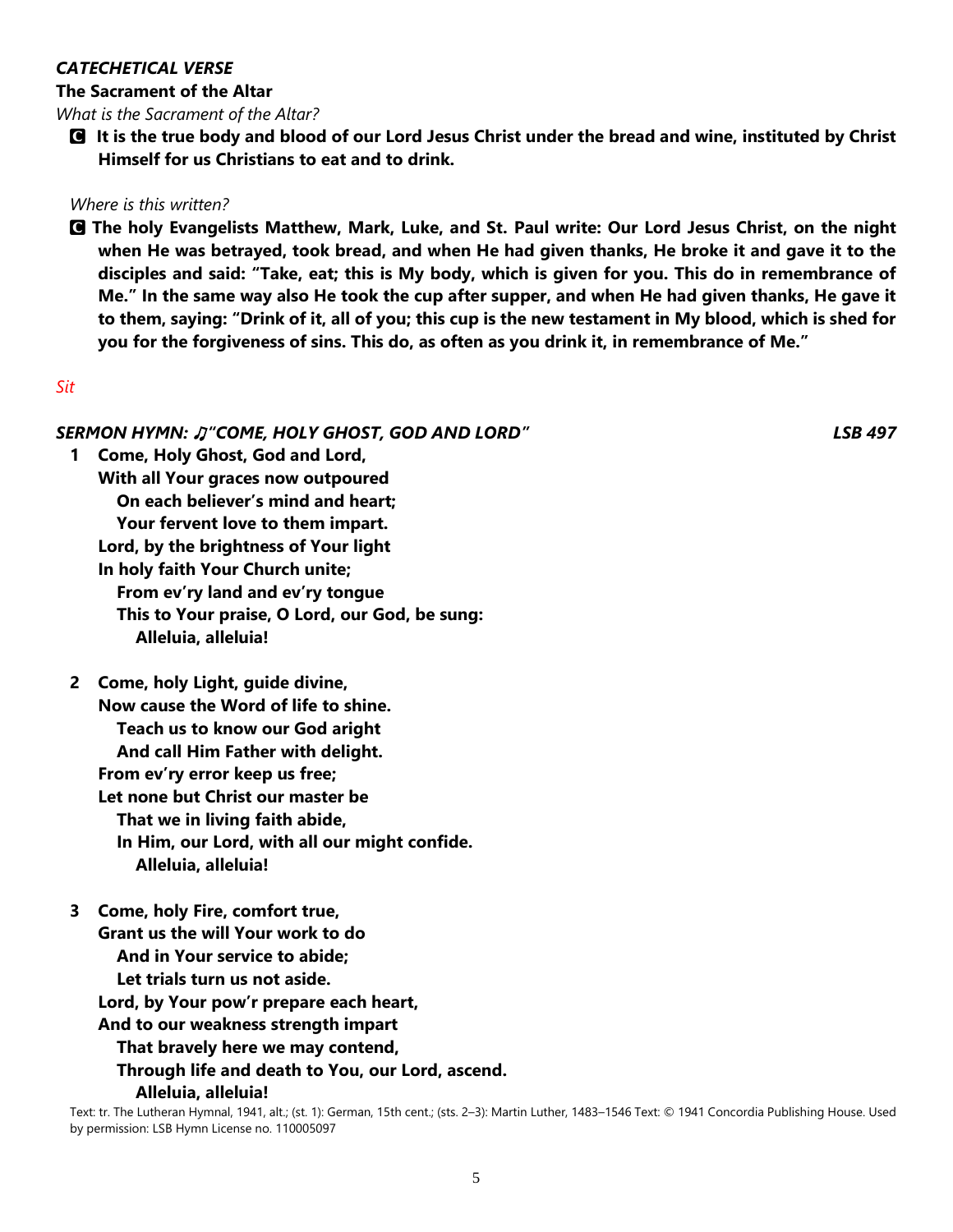## *SERMON: "A UNIVERSAL LANGUAGE" ACTS 2:1-21*

By Pastor John Schmidt

# *Stand*

 $\mathbf{P}$  The peace of God, which passes all understanding, keep your hearts and minds in Christ Jesus.

C **Amen.**

# *OFFERTORY*

C♫**Create in me a clean heart, O God, and renew a right spirit within me. Cast me not away from Thy presence, and take not Thy Holy Spirit from me. Restore unto me the joy of Thy salvation, and uphold me with Thy free spirit. Amen.**

# *Sit*

# *OFFERING*

*As offerings are brought forward the congregation stands and sings.*

# *OFFERING HYMN:* ♫*"WE GIVE THEE BUT THINE OWN" LSB 781 V. 1–2*

- **1 We give Thee but Thine own, Whate'er the gift may be; All that we have is Thine alone, A trust, O Lord, from Thee.**
- **2 May we Thy bounties thus As stewards true receive And gladly, as Thou blessest us, To Thee our firstfruits give!**

# *PRAYER OF THE CHURCH*

# *PREFACE*

- $\mathbf{P}$  The Lord be with you.
- C♫**And with thy spirit.**
- $\mathbf{P}$  Lift up your hearts.
- C♫**We lift them up unto the Lord.**
- $\mathbf{P}$  Let us give thanks unto the Lord, our God.
- C♫**It is meet and right so to do.**
- $\mathbf{P}$  It is truly meet, right, and salutary that we should at all times and in all places give thanks to You, holy Lord, almighty Father, everlasting God, through Jesus Christ, our Lord, who ascended above the heavens and, sitting at Your right hand, poured out on this day the promised Holy Spirit on His chosen disciples. For all this the whole earth rejoices with exceeding joy. Therefore with angels and archangels and with all the company of heaven we laud and magnify Your glorious name, evermore praising You and saying:

# *SANCTUS*

C♫**Holy, holy, holy Lord God of Sabaoth; heav'n and earth are full of Thy glory. Hosanna, hosanna, hosanna in the highest. Blessed is He, blessed is He, blessed is He that cometh in the name of the Lord. Hosanna, hosanna, hosanna in the highest.**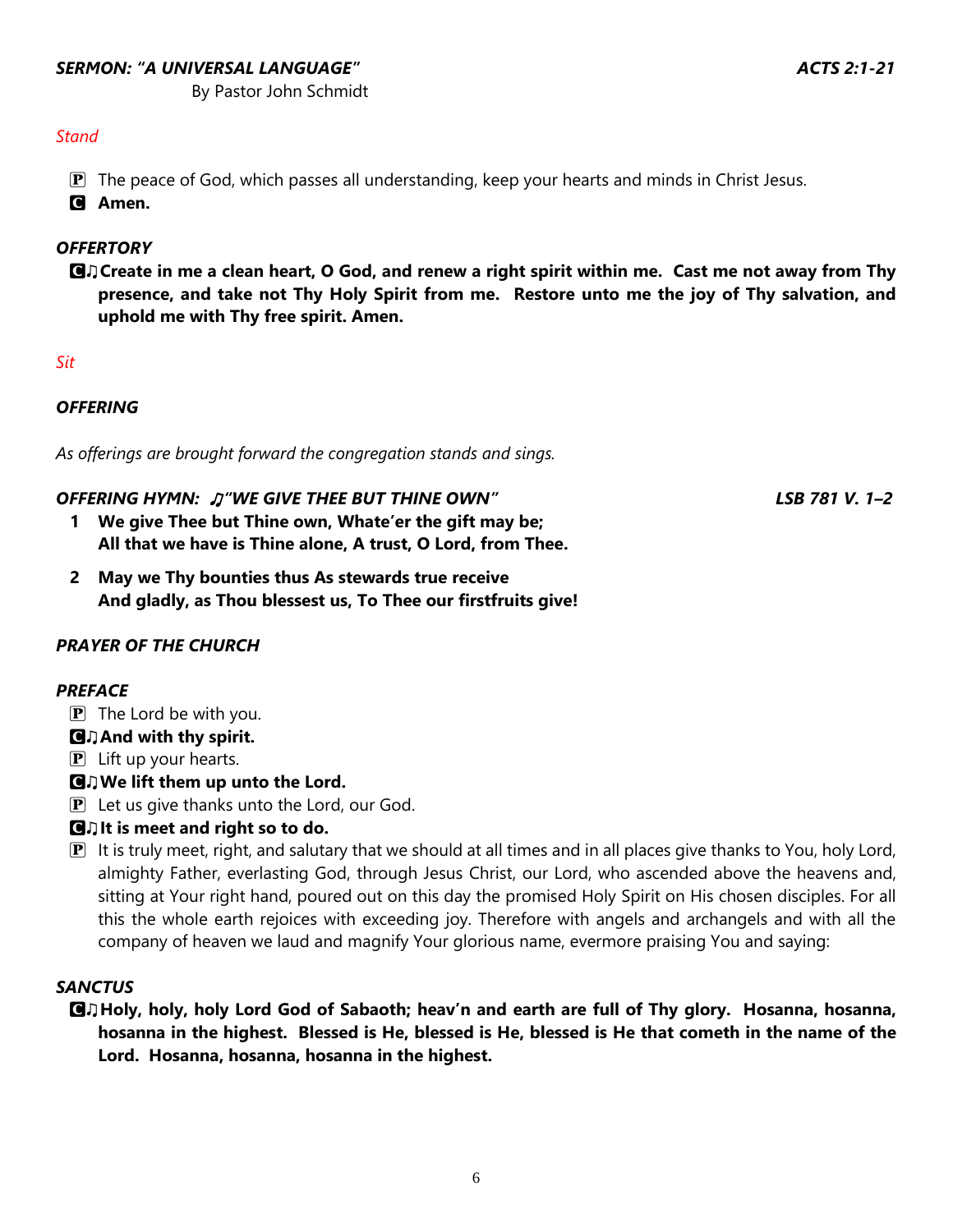## *LORD'S PRAYER*

 $\mathbf{P}$  Our Father who art in heaven, hallowed be Thy name, Thy kingdom come, Thy will be done on earth as it is in heaven; give us this day our daily bread; and forgive us our trespasses as we forgive those who trespass against us; and lead us not into temptation, but deliver us from evil.

C♫**For Thine is the kingdom and the power and the glory forever and ever. Amen.**

### *THE WORDS OF OUR LORD*

#### *PAX DOMINI*

 $\mathbf{P}$  The peace of the Lord be with you always.

C♫**Amen.**

### *AGNUS DEI*

C♫**O Christ, Thou Lamb of God, that takest away the sin of the world, have mercy upon us. O Christ, Thou Lamb of God, that takest away the sin of the world, have mercy upon us. O Christ, Thou Lamb of God, that takest away the sin of the world, grant us Thy peace. Amen.**

#### *Sit*

### *DISTRIBUTION*

*DISTRIBUTION HYMN:* ♫*"HOLY SPIRIT, EVER DWELLING" LSB 650*

- **1 Holy Spirit, ever dwelling In the holiest realms of light; Holy Spirit, ever brooding O'er a world of gloom and night; Holy Spirit, ever raising Those of earth to thrones on high; Living, life-imparting Spirit, You we praise and magnify.**
- **2 Holy Spirit, ever living As the Church's very life; Holy Spirit, ever striving Through us in a ceaseless strife; Holy Spirit, ever forming In the Church the mind of Christ: You we praise with endless worship For Your gifts and fruits unpriced.**

**3 Holy Spirit, ever working Through the Church's ministry; Quick'ning, strength'ning, and absolving, Setting captive sinners free; Holy Spirit, ever binding Age to age and soul to soul In communion never ending, You we worship and extol.**

Text: Timothy Rees, 1874–1939, alt. Text: Public domain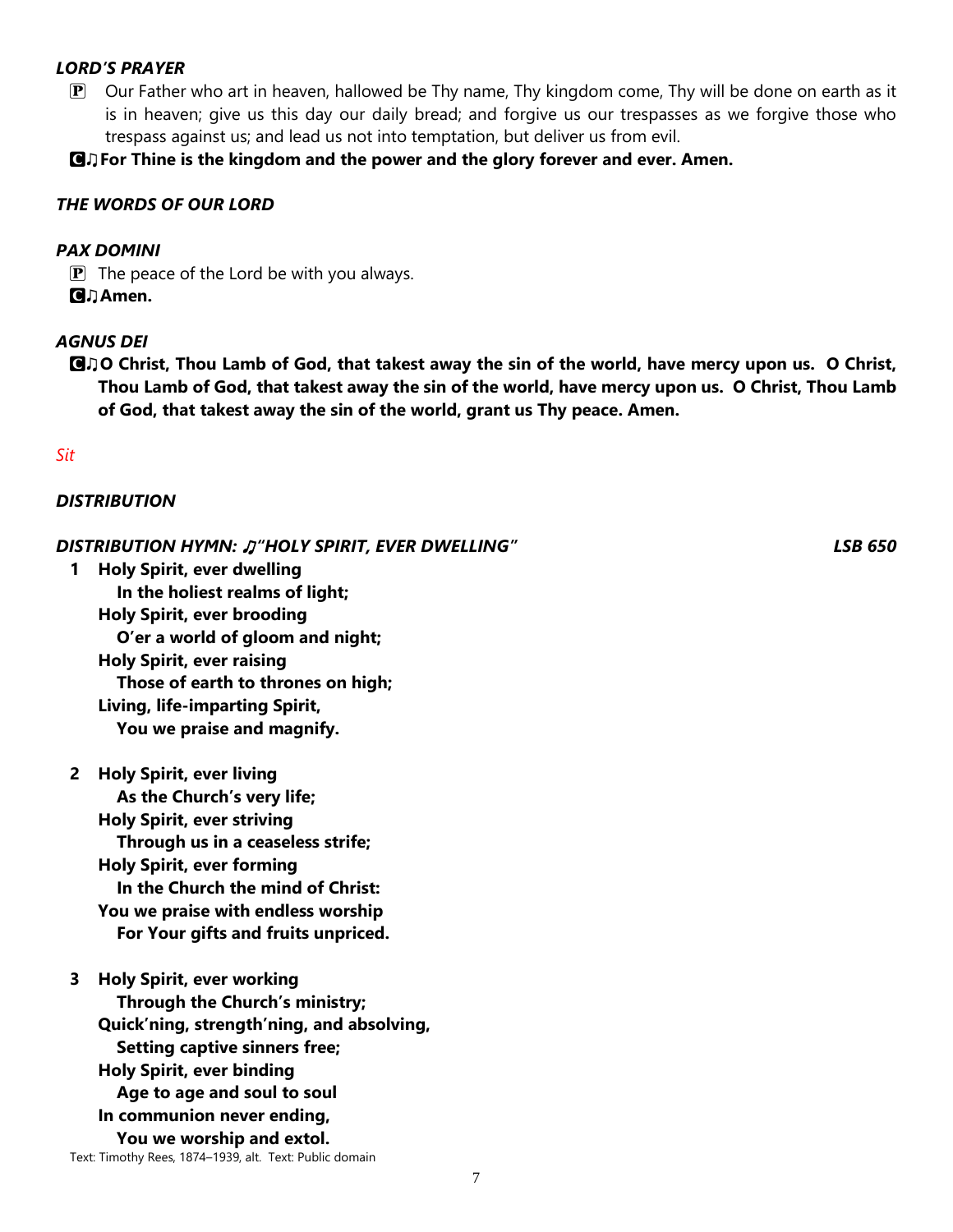### *DISTRIBUTION HYMN:* ♫*"COME, HOLY GHOST, CREATOR BLEST" LSB 498*

- **1 Come, Holy Ghost, Creator blest, And make our hearts Your place of rest; Come with Your grace and heav'nly aid, And fill the hearts which You have made.**
- **2 To You, the Counselor, we cry, To You, the gift of God Most High; The fount of life, the fire of love, The soul's anointing from above.**
- **3 In You, with graces sevenfold, We God's almighty hand behold While You with tongues of fire proclaim To all the world His holy name.**
- **4 Your light to ev'ry thought impart, And shed Your love in ev'ry heart; The weakness of our mortal state With deathless might invigorate.**
- **5 Drive far away our wily foe, And Your abiding peace bestow; With You as our protecting guide, No evil can with us abide.**
- **6 Teach us to know the Father, Son, And You, from both, as Three in One That we Your name may ever bless And in our lives the truth confess.**
- $\triangle$ 7 Praise we the Father and the Son **And Holy Spirit, with them One, And may the Son on us bestow The gifts that from the Spirit flow!** Text: attr. Rabanus Maurus, 776–856; tr. Edward Caswall, 1814–78, alt. Text: Public domain

#### *DISTRIBUTION HYMN:* ♫*"CREATOR SPIRIT, BY WHOSE AID" LSB 500*

**1 Creator Spirit, by whose aid The world's foundations first were laid, Come, visit ev'ry humble mind; Come, pour Your joys on humankind; From sin and sorrow set us free; May we Your living temples be.**

8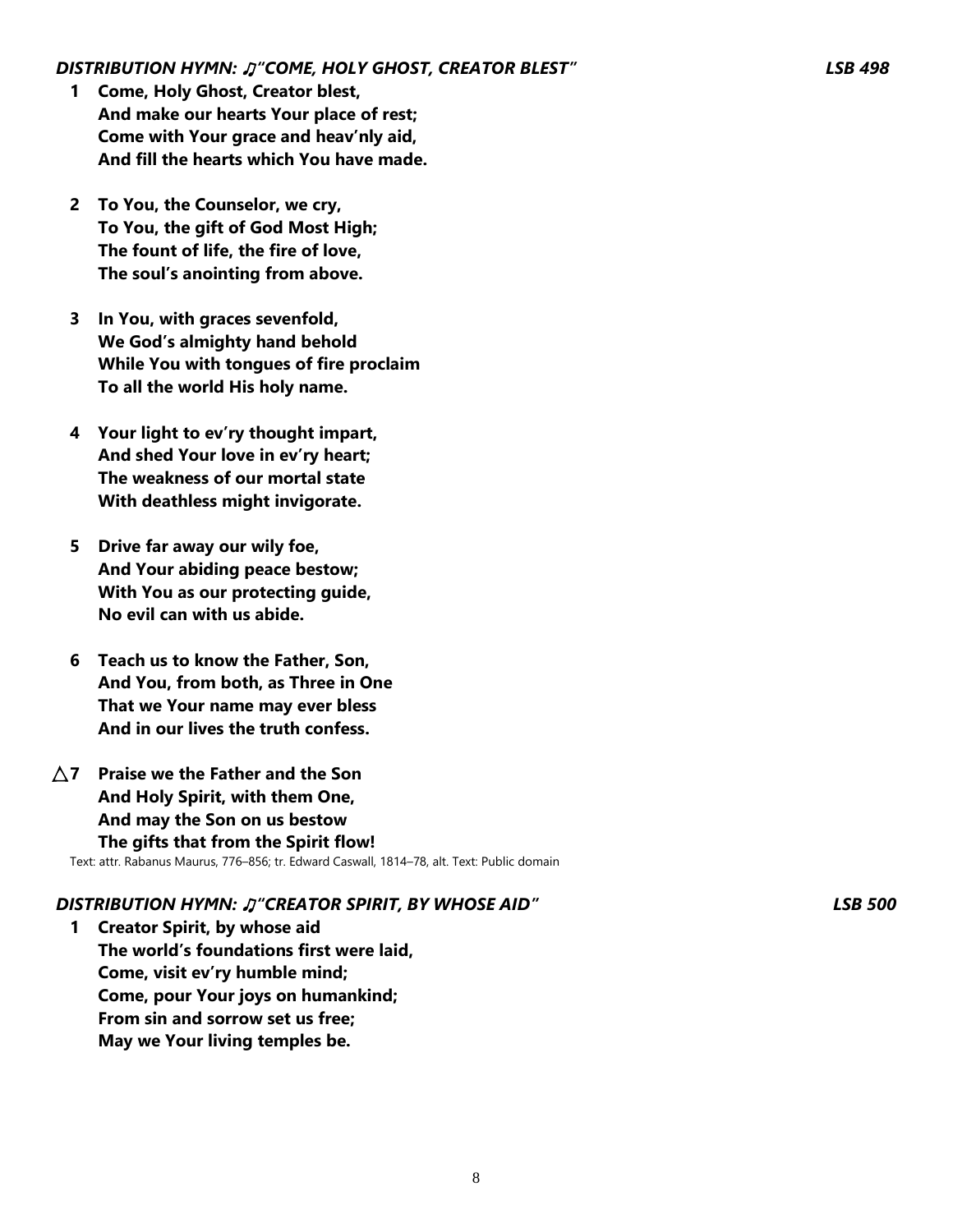- **2 O Source of uncreated light, The bearer of God's gracious might, Thrice-holy fount, thrice-holy fire, Our hearts with heav'nly love inspire; Your sacred, healing message bring To sanctify us as we sing.**
- **3 Giver of grace, descend from high; Your sev'nfold gifts to us supply; Help us eternal truths receive And practice all that we believe; Give us Yourself that we may see The glory of the Trinity.**
- $\triangle$ 4 **Immortal honor, endless fame Attend the\_almighty Father's name; The Savior-Son be glorified, Who for all humankind has died; To You, O Paraclete, we raise Unending songs of thanks and praise.**

Text: attr. Rabanus Maurus, 776–856; tr. John Dryden, 1631–1700, alt. Text: Public domain

## *Stand*

## *NUNC DIMITTIS*

C♫**Lord, now lettest Thou Thy servant depart in peace according to Thy word, for mine eyes have seen Thy salvation, which Thou hast prepared before the face of all people, a light to lighten the Gentiles and the glory of Thy people Israel. Glory be to the Father and to the Son and to the Holy Ghost; as it was in the beginning, is now, and ever shall be, world without end. Amen.**

# *THANKSGIVING*

- $\mathbf{P}$  O give thanks unto the Lord, for He is good,
- C♫**and His mercy endureth forever.**
- $\mathbf{P}$  Let us pray.

We give thanks to You, almighty God, that You have refreshed us through this salutary gift, and we implore You that of Your mercy You would strengthen us through the same in faith toward You and in fervent love toward one another; through Jesus Christ, Your Son, our Lord, who lives and reigns with You and the Holy Spirit, one God, now and forever.

# C♫**Amen.**

### *SALUTATION AND BENEDICAMUS*

- $\mathbf{P}$  The Lord be with you.
- C♫**And with thy spirit.**
- P Bless we the Lord.
- C♫**Thanks be to God.**